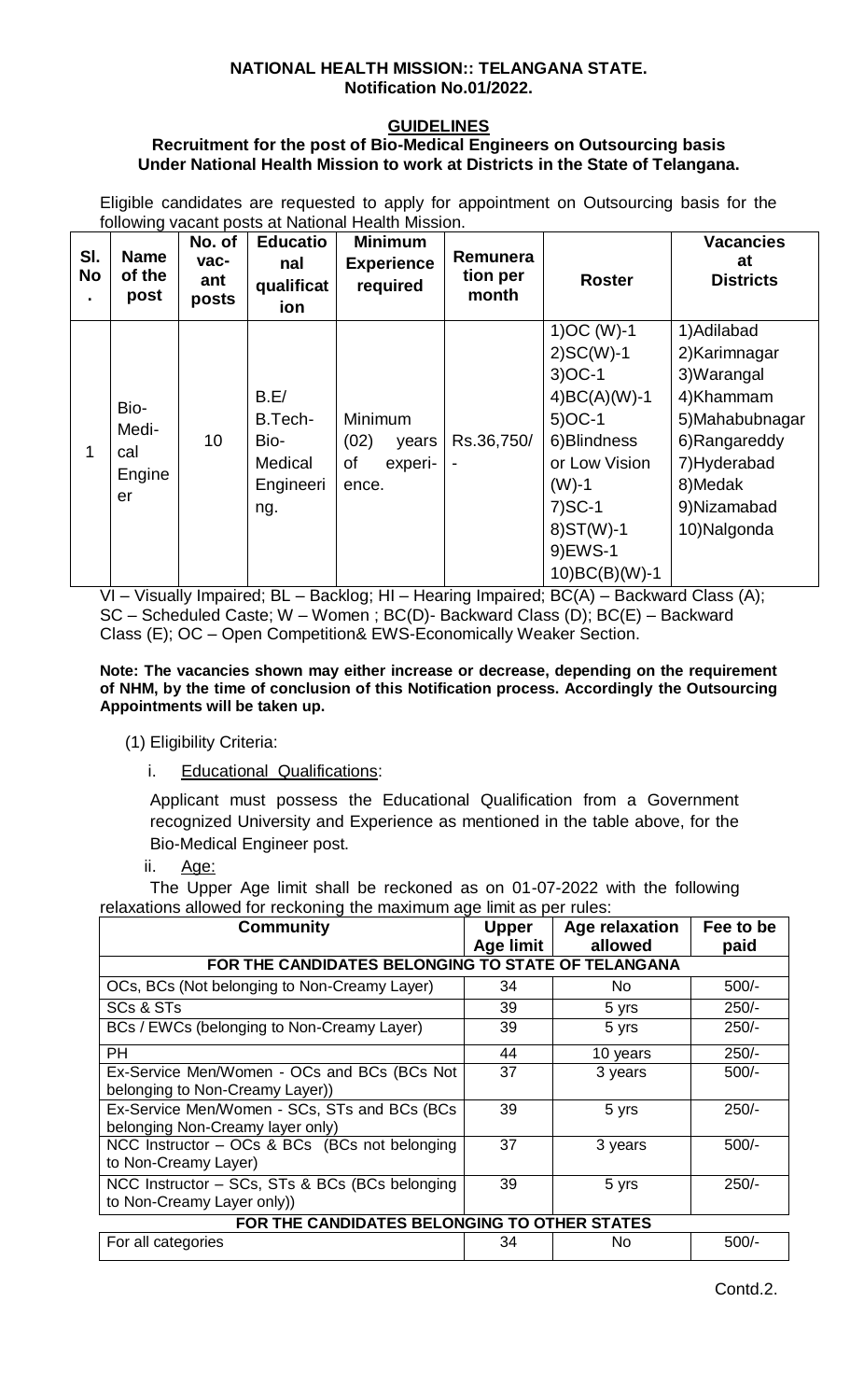## (1) **Selection Criteria:**

Candidates will be selected on the Merit of their Academic Qualifications, Experience Profile and Performance in the Interview.

#### **Weightage of Marks:**

| S.<br>No. | Name of the Post            | Qualification | <b>Experience/</b><br><b>Trainings</b> | <b>Interview</b> | Total |
|-----------|-----------------------------|---------------|----------------------------------------|------------------|-------|
|           | <b>Bio-Medical Engineer</b> | 50            | 25                                     | 25               | 100   |

### **(2) Application Fee**

Candidates are requested to enclose a Demand Draft of Rs.500/- or Rs.250/- as per their eligibility in favour of "The State Health Society, Telangana" payable at Hyderabad.

### **(3) Submission of Application (Office Timings : 10.30 AM till 5.00PM on all working days):**

Start date: 24/01/2022 from 11.00 A.M.

Last date: 07/02/2022 till 5.00 PM.

#### **Application to be sent through Registered Post or personally submitted to**

The Chief Administrative Officer, O/o Mission Director National Health Mission & CH&FW., 4<sup>th</sup> Floor, DME Building, DM&HS Campus, Koti, Hyderabad.

### **(4) Instructions to the Candidates:**

- (i) Candidates shall download the Application Form and fill the same.
- (ii) The following Copies of Certificates with self-attestation shall be enclosed to the Application Form:
	- (1)Recent Passport size Photograph.
	- (2)Aadhar Card.
	- (3)SSC/Date of Birth Certificate issued by the Competent Authority of the Government, for proof of Age.
	- (4)Community Certificate/ EWC Certificate/Ex-servicemen/NCC/Physically Handicapped Certificate, whichever is applicable.
	- (5)Studentship/Bonafide Certificate issued by School Authorities for Regular Students and for Private Students Certificate of Residence issued by concerned Authorities of Government for classes studied from 1<sup>st</sup> to 10<sup>th</sup>.
	- (6)Qualifying Educational Certificates.
	- (7)Certificates of attending Workshops/Training.
	- (8)Experience Certificates clearly mentioning the "From" and "To" dates. Demand Draft for an amount of Rs.500/- or Rs.250/- as per eligibility in favour of "The State Health Society, Telangana" payable at Hyderabad.